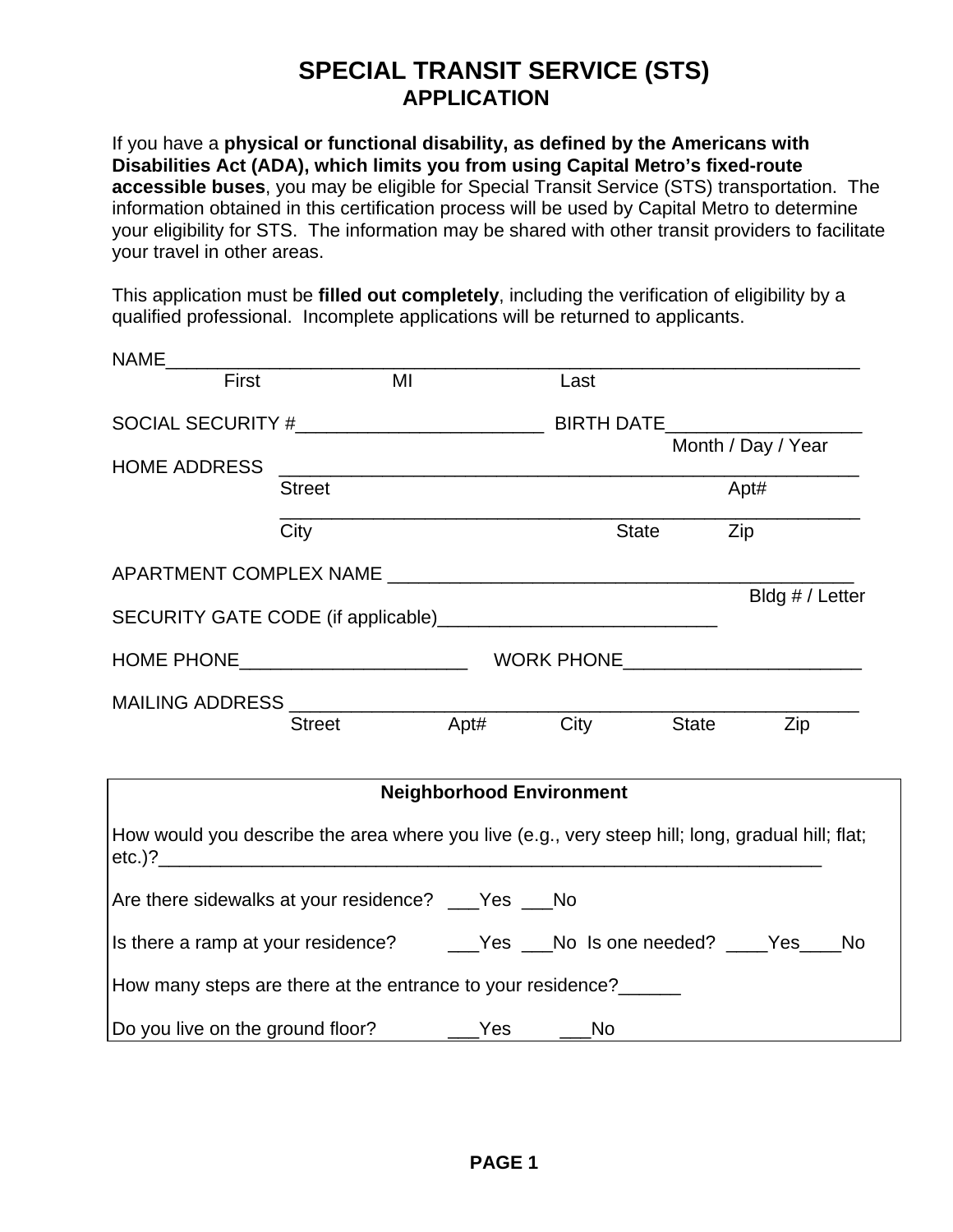| <b>Current Transportation</b>                                                               |  |
|---------------------------------------------------------------------------------------------|--|
| Do you use regular Capital Metro buses now? ___Yes___No ___Sometimes                        |  |
| If no or sometimes, what limits or prevents you from using the buses? (e.g. no sidewalks)   |  |
|                                                                                             |  |
|                                                                                             |  |
| What is the closest bus stop to your home? (Please give location.)______________            |  |
| Can you get to this bus stop by yourself? ___Yes ___No ___Sometimes                         |  |
|                                                                                             |  |
| Can you board the bus by yourself? _____Yes ______No ______Sometimes                        |  |
|                                                                                             |  |
| Have you ever received any training to use the fixed route bus service? ___Yes<br><b>No</b> |  |
| If not, would you like to participate in training? ___Yes _____No                           |  |
| If you do not ride Capital Metro buses: how do you currently travel? (for example, family,  |  |

|                                         | <b>Assistive Devices Used</b><br>(Check all that apply) |                                                                                                                             |
|-----------------------------------------|---------------------------------------------------------|-----------------------------------------------------------------------------------------------------------------------------|
| <b>Manual Wheelchair</b><br>(check one) | without driver assistance<br>driver assistance          | Foldable; passenger must be able to transfer to 4-door sedan<br>Passenger is not able to transfer to a 4-door sedan without |
| High Wheelchair                         | Cane/White Cane                                         | Walker (Foldable)                                                                                                           |
| Long Wheelchair                         | Crutches                                                | Walker (non-foldable)                                                                                                       |
| <b>Electric Wheelchair</b>              | Wide Wheelchair                                         | Oxygen Tank                                                                                                                 |
| <b>Stroller-Type Chair</b>              | <b>Powered Scooter</b>                                  | Other                                                                                                                       |
| <b>Certified Service Animal</b>         | <b>Braces</b>                                           |                                                                                                                             |
| <b>Communication Device</b>             | <b>Prosthetics</b>                                      |                                                                                                                             |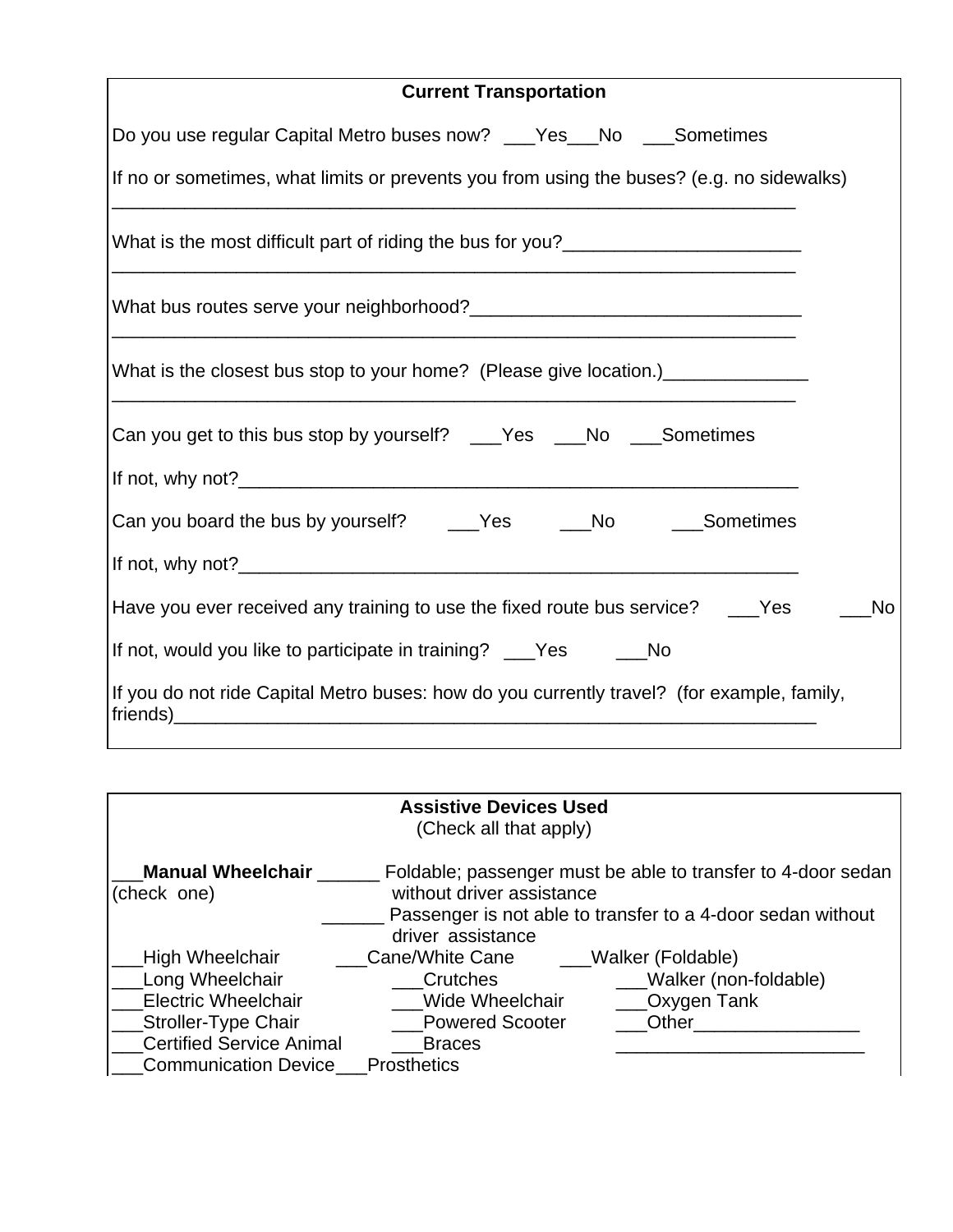## **PAGE 2**

|                                |                                                        |             | <b>Preferred Media/Communication Type</b>                                        |                      |                                                                                                                                                                                                                                                                                                                                                                                                                                                                                                                                                                                                                                                                                                                                                                                                                                                                                                                                                                                                          |
|--------------------------------|--------------------------------------------------------|-------------|----------------------------------------------------------------------------------|----------------------|----------------------------------------------------------------------------------------------------------------------------------------------------------------------------------------------------------------------------------------------------------------------------------------------------------------------------------------------------------------------------------------------------------------------------------------------------------------------------------------------------------------------------------------------------------------------------------------------------------------------------------------------------------------------------------------------------------------------------------------------------------------------------------------------------------------------------------------------------------------------------------------------------------------------------------------------------------------------------------------------------------|
| Regular Print<br>Cassette Tape | Other (please specify)<br>E-Mail (please give address) | Large Print | Computer Diskette                                                                |                      | <b>Braille</b><br>TDD/Texas Relay<br>Espanol                                                                                                                                                                                                                                                                                                                                                                                                                                                                                                                                                                                                                                                                                                                                                                                                                                                                                                                                                             |
|                                |                                                        |             | <b>STS APPLICANT AGREEMENT</b>                                                   |                      |                                                                                                                                                                                                                                                                                                                                                                                                                                                                                                                                                                                                                                                                                                                                                                                                                                                                                                                                                                                                          |
|                                | Procedures and agree to abide by them.                 |             | I certify that the information provided in this application is true and correct. |                      | I agree that if I am certified for STS, I will pay the exact fare, if required, for each trip. I agree<br>to notify the STS office of any changes in my status which may affect my eligibility to use the<br>service. I also understand that failure to adhere to the STS policies and procedures will be<br>grounds for revoking my application and the right to participate in the program.<br>I understand and agree to hold STS harmless against all claims or liability for damages to any<br>person, property, or personal injury occurring as a result of my failure to equip or maintain the<br>safety of the adaptive equipment or certified guide/service animal that I require for mobility. I<br>have read and fully understand the conditions for service outlined in the STS Policies and<br>I hereby authorize the release of verification information and any additional information to<br>Capital Metro for the purpose of evaluating my eligibility to participate in the STS Program. |
|                                |                                                        |             |                                                                                  |                      |                                                                                                                                                                                                                                                                                                                                                                                                                                                                                                                                                                                                                                                                                                                                                                                                                                                                                                                                                                                                          |
| Signature                      |                                                        |             |                                                                                  | Date                 |                                                                                                                                                                                                                                                                                                                                                                                                                                                                                                                                                                                                                                                                                                                                                                                                                                                                                                                                                                                                          |
|                                | person other than the applicant:                       |             |                                                                                  |                      | The following information is to be filled out if the application was completed by a                                                                                                                                                                                                                                                                                                                                                                                                                                                                                                                                                                                                                                                                                                                                                                                                                                                                                                                      |
| <b>NAME</b>                    |                                                        |             |                                                                                  | <b>DAYTIME PHONE</b> |                                                                                                                                                                                                                                                                                                                                                                                                                                                                                                                                                                                                                                                                                                                                                                                                                                                                                                                                                                                                          |
| ADDRESS_                       |                                                        |             |                                                                                  |                      |                                                                                                                                                                                                                                                                                                                                                                                                                                                                                                                                                                                                                                                                                                                                                                                                                                                                                                                                                                                                          |
|                                | <b>Street</b>                                          | Apt#        | City                                                                             | <b>State</b>         | Zip                                                                                                                                                                                                                                                                                                                                                                                                                                                                                                                                                                                                                                                                                                                                                                                                                                                                                                                                                                                                      |
| Signature                      |                                                        |             |                                                                                  |                      | Date                                                                                                                                                                                                                                                                                                                                                                                                                                                                                                                                                                                                                                                                                                                                                                                                                                                                                                                                                                                                     |
|                                |                                                        |             | <b>Emergency Contact</b>                                                         |                      |                                                                                                                                                                                                                                                                                                                                                                                                                                                                                                                                                                                                                                                                                                                                                                                                                                                                                                                                                                                                          |
|                                |                                                        |             |                                                                                  |                      |                                                                                                                                                                                                                                                                                                                                                                                                                                                                                                                                                                                                                                                                                                                                                                                                                                                                                                                                                                                                          |
| NAME                           |                                                        |             | Relationship                                                                     |                      | Phone Number(s)                                                                                                                                                                                                                                                                                                                                                                                                                                                                                                                                                                                                                                                                                                                                                                                                                                                                                                                                                                                          |
|                                |                                                        |             |                                                                                  |                      |                                                                                                                                                                                                                                                                                                                                                                                                                                                                                                                                                                                                                                                                                                                                                                                                                                                                                                                                                                                                          |
| ADDRESS                        | <b>Street</b>                                          | Apt#        | City                                                                             | <b>State</b>         | Zip                                                                                                                                                                                                                                                                                                                                                                                                                                                                                                                                                                                                                                                                                                                                                                                                                                                                                                                                                                                                      |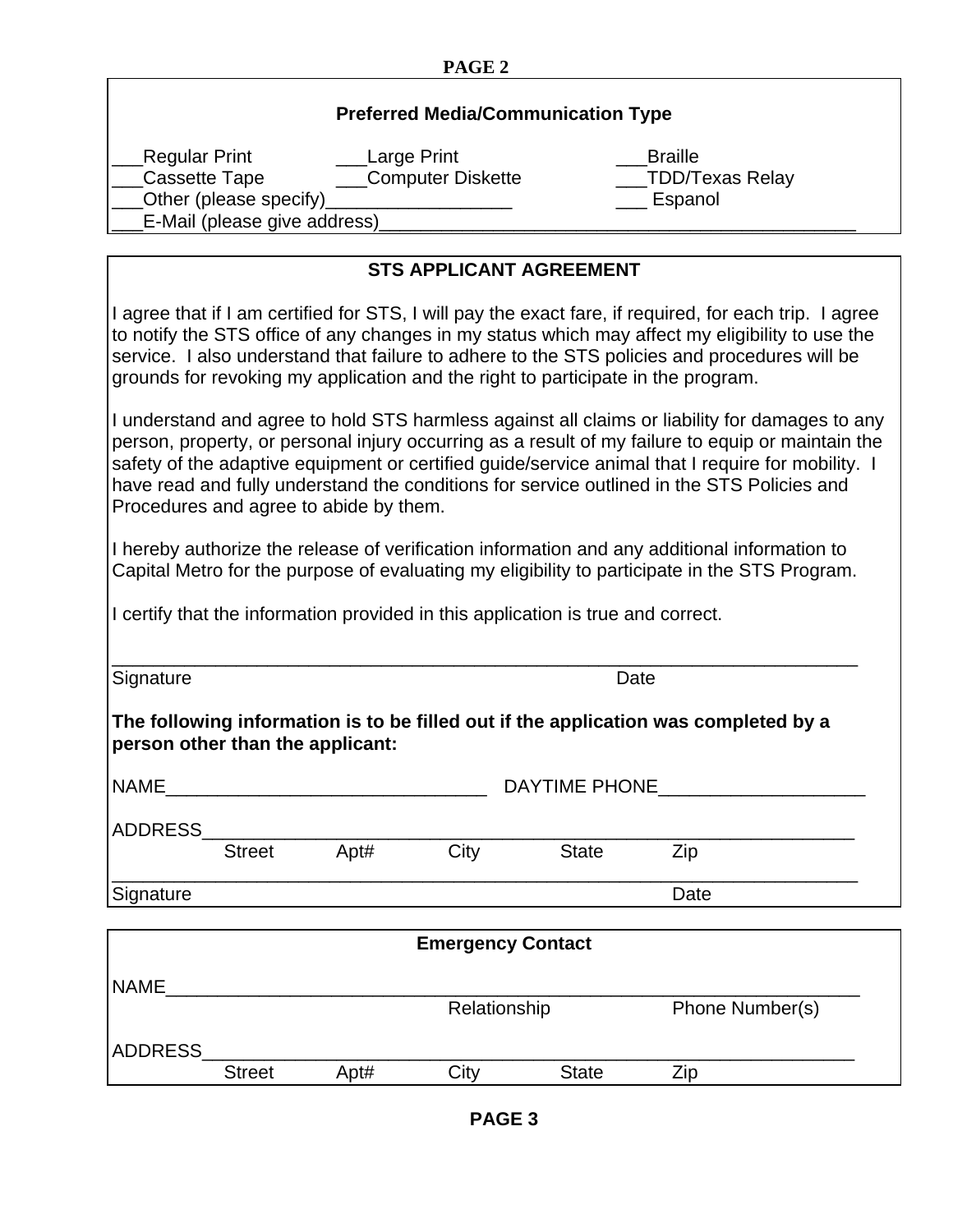**This page and the following 2 pages must be completed by a Qualified professional (PLEASE PRINT).** 

## **SPECIAL TRANSIT SERVICES (STS)**

## **Verification of Eligibility**

Please note: All information for verification of eligibility must be provided by a **qualified professional**. Examples of qualified professionals are:

|    | Caseworker Chiropractor<br>Psychiatrist Psychologist<br><b>Licensed Medical Professional</b><br><b>Orientation &amp; Mobility Specialist</b> |  | Optometrist | <b>Registered Nurse</b><br><b>Mental Retardation Professional</b> | Physician<br><b>Social Worker</b><br>Counselor from an Established Agency                                                                                                                                                      |  |
|----|----------------------------------------------------------------------------------------------------------------------------------------------|--|-------------|-------------------------------------------------------------------|--------------------------------------------------------------------------------------------------------------------------------------------------------------------------------------------------------------------------------|--|
|    |                                                                                                                                              |  |             |                                                                   | PERSON COMPLETING VERIFICATION CONTROL COMMUNISTIES AND THE RESIDENCE OF A STREET AND THE RESIDENCE OF A STREET                                                                                                                |  |
|    |                                                                                                                                              |  |             |                                                                   | PROFESSIONAL TITLE THE RESERVED BY A STATE AND THE RESERVED BY A STATE OF THE RESERVED BY A STATE OF THE RESERVED OF THE RESERVED OF THE RESERVED OF THE RESERVED OF THE RESERVED OF THE RESERVED OF THE RESERVED OF THE RESER |  |
|    |                                                                                                                                              |  |             |                                                                   |                                                                                                                                                                                                                                |  |
|    |                                                                                                                                              |  |             |                                                                   |                                                                                                                                                                                                                                |  |
|    |                                                                                                                                              |  |             |                                                                   | BUSINESS ADDRESS<br>Street Suite City State Zip                                                                                                                                                                                |  |
|    |                                                                                                                                              |  |             |                                                                   |                                                                                                                                                                                                                                |  |
|    | If you mark NO or SOMETIMES to any item below, please explain.                                                                               |  |             |                                                                   |                                                                                                                                                                                                                                |  |
| 1. |                                                                                                                                              |  |             |                                                                   | What is the medical diagnosis that causes the disability (e.g., mental retardation,                                                                                                                                            |  |
|    | Is this condition temporary? ____Yes ____No                                                                                                  |  |             |                                                                   |                                                                                                                                                                                                                                |  |
|    |                                                                                                                                              |  |             |                                                                   | If yes, expected duration--until:<br>Date of duration                                                                                                                                                                          |  |
| 2. | Ves No Sometimes                                                                                                                             |  |             |                                                                   | Does the applicant's disability require that he or she travel with an attendant?                                                                                                                                               |  |
|    |                                                                                                                                              |  |             |                                                                   |                                                                                                                                                                                                                                |  |
| 3. |                                                                                                                                              |  |             |                                                                   | Is there any other medical information STS should know in the event of an                                                                                                                                                      |  |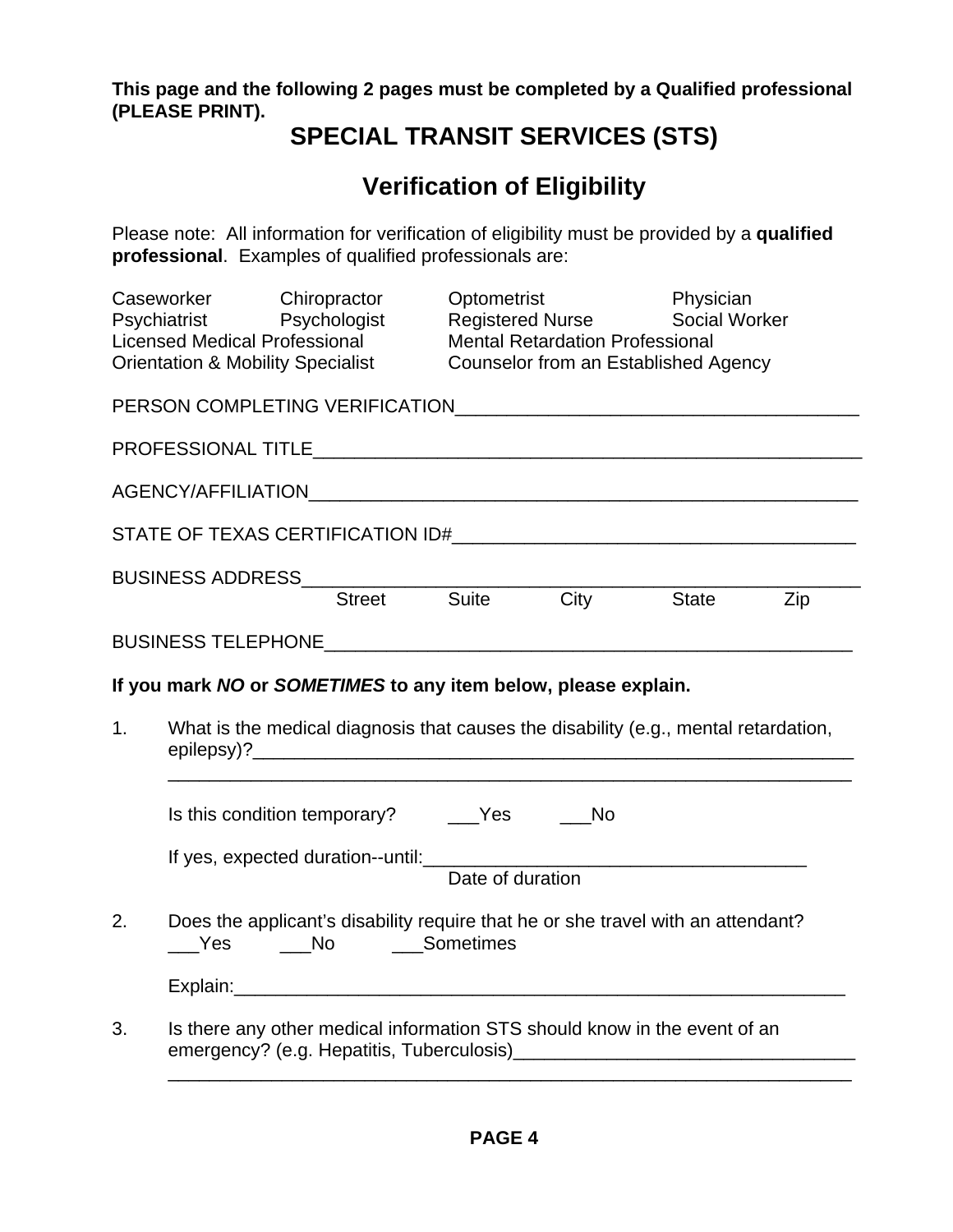4. If the client has a disability affecting mobility, is he or she:

| able to travel a distance of 3 blocks (1/4 mile) without assistance over<br>different types of terrain? ___Yes ___No _____Sometimes                        |  |
|------------------------------------------------------------------------------------------------------------------------------------------------------------|--|
| able to climb three 12-inch steps without assistance? ___Yes ______No                                                                                      |  |
| able to wait outside without support for 15-30 minutes in different weather<br>conditions? ___Yes ___No _____Sometimes                                     |  |
| able to cross:                                                                                                                                             |  |
| able to cross traffic light-controlled intersection in the following areas:                                                                                |  |
| residential<br>semi-business<br>business                                                                                                                   |  |
| If vision-impaired, what is Best Corrected Acuity? Right______ Left_____                                                                                   |  |
| Field Restriction: Right_______ Left_______                                                                                                                |  |
| If legally blind, is he or she:                                                                                                                            |  |
| able to travel a distance of 200 feet without assistance? Ves<br><b>No</b>                                                                                 |  |
| able to travel a distance of 3 blocks (1/4 mile) without assistance over<br>different types of terrain? ___Yes ___No ______Sometimes<br>Explain:           |  |
| able to climb three 12-inch steps without assistance? ___Yes<br>- No                                                                                       |  |
| able to wait outside without support for 15-30 minutes in different weather<br>conditions? ___ Yes ___ No ___Sometimes<br>Explain: _______________________ |  |